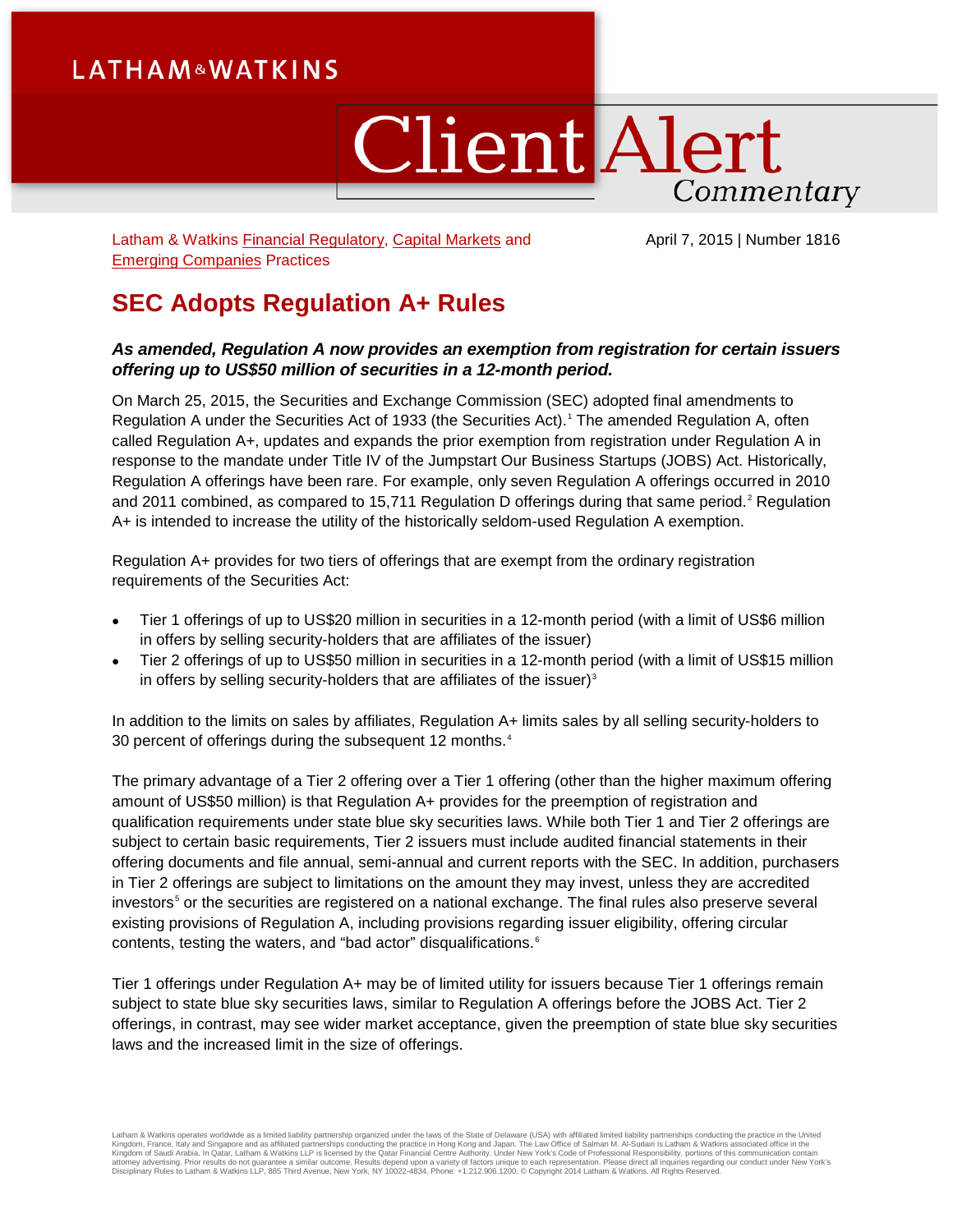However, unlike private placements under Section 4(a)(2) of the Securities Act or pursuant to Regulation D, offerings under Regulation A+ are subject to liability under Section 12(a)(2) of the Securities Act, and Regulation A+ requires initial and continuing disclosure obligations, although such obligations are less onerous than those required of most public companies. In addition, Regulation A+ is not available to companies that are subject to the reporting requirements of the Securities Exchange Act of 1934 (the Exchange Act), which significantly limits the availability of Regulation A+.

## **Scope of the Regulation A+ Exemption**

### **Eligible Issuers**

The Regulation A+ exemptions are only available to companies organized in and with their principal place of business in the United States or Canada; non-Canadian foreign private issuers may not take advantage of Regulation A+. In addition, Regulation A+ will not be available to:

- Public companies subject to the reporting requirements of Section 13 or 15(d) of the Exchange Act
- Companies that are registered or required to be registered under the Investment Company Act of 1940; are business development companies (also known as BDCs); or are blank check companies
- Companies that issue fractional undivided interests in oil, gas or mineral rights
- Companies that have not filed the ongoing reports required by Regulation A+ during the two years immediately preceding the filing of a new offering statement (or for such shorter period that the issuer was required to file such reports)
- Companies that have been subject to an order by the SEC under Section 12(j) of the Exchange Act that was entered within five years before the filing of the offering statement
- Companies that are subject to "bad actor" disqualification under Securities Act Rule 262[7](#page-9-6)

Regulation A+ is available to issuers irrespective of their size or enterprise value, and the eligible securities include essentially all equity and debt securities other than asset-backed securities.<sup>[8](#page-9-7)</sup>

#### **Limitations on Offering Amounts and Sales by Security-holders**

Tier 1 offerings are limited to US\$20 million in any 12-month period while Tier 2 offerings are limited to US\$50 million in any 12-month period. In calculating the offering amount, issuers are required to include any rights to acquire the securities that are convertible, exercisable, or exchangeable into such securities within the first year after qualification or at the discretion of the issuer (which is consistent with the treatment of rights in the context of a registered offering).<sup>[9](#page-9-8)</sup>

The final rules permit sales by selling security-holders generally, but limit the total amount of such sales in the first 12 months following a Regulation A+ offering to 30 percent of the aggregate offering price.<sup>[10](#page-9-9)</sup>

After the expiration of the 12-month period following the offering, the limitations on secondary sales affect selling security-holders differently, depending on whether they are an affiliate of the issuer. Sales by affiliates of the issuer that are made pursuant to a qualified offering statement are always limited to either US\$6 million (for Tier 1) or US\$15 million (for Tier 2) over a 12-month period, even for sales that occur following the expiration of the first year after the issuer's initial qualification of an offering statement. In contrast, non-affiliates' sales that are made pursuant to a qualified offering statement following the expiration of the first year after an issuer's initial qualification of an offering statement are limited to the maximum offering amount permitted (US\$20 million for Tier 1 or US\$50 million for Tier 2).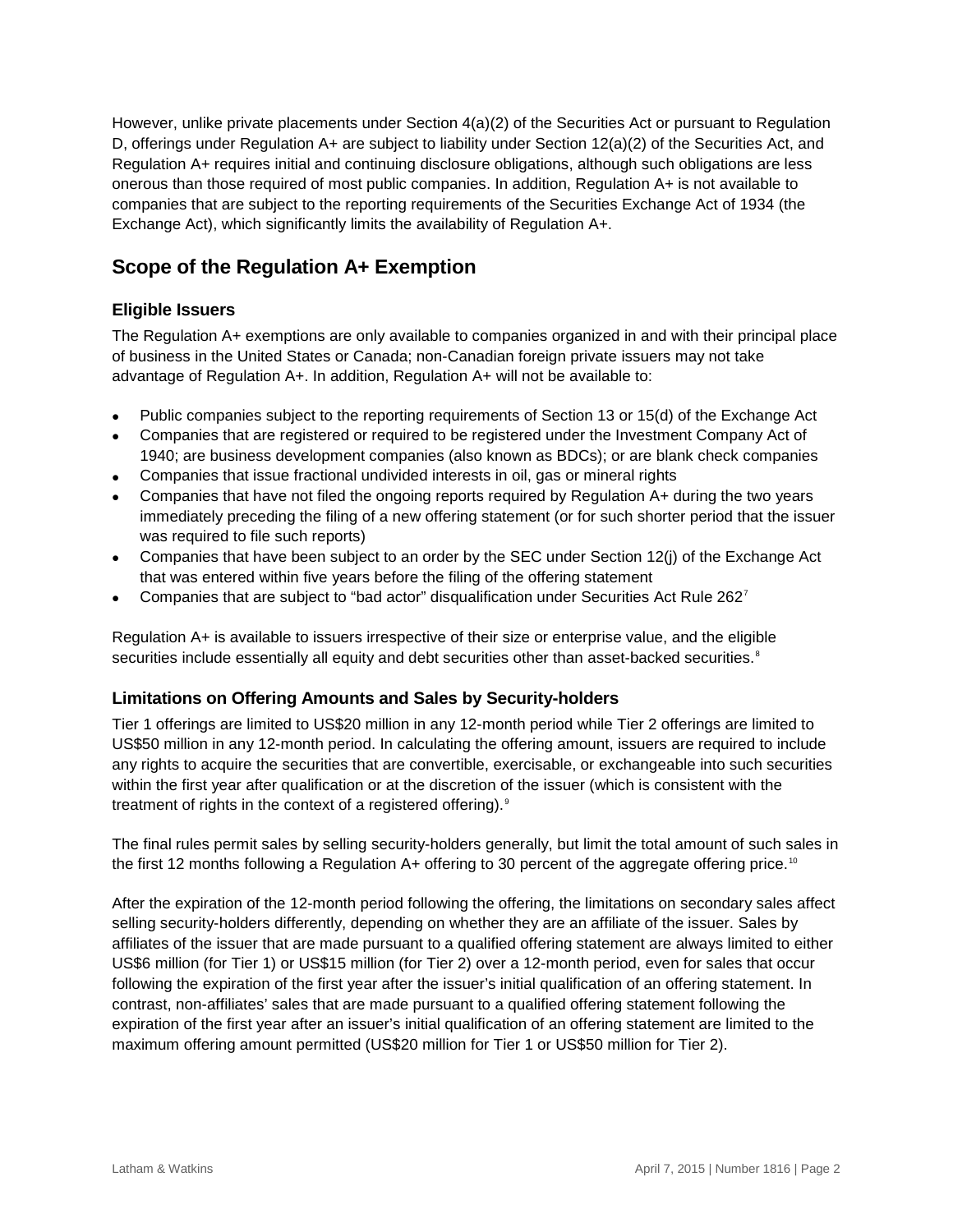#### **Investment Limitations**

Under the final rules, purchasers who do not qualify as accredited investors under Rule 501 of Regulation D may not purchase securities in a Tier 2 offering in an amount that exceeds either of the following:

- 10 percent of the greater of annual income or net worth (for natural persons)
- 10 percent of the greater of annual revenue or net assets at fiscal year end (for non-natural persons)<sup>[11](#page-9-10)</sup>

These investment limitations do not apply to purchasers who qualify as accredited investors. Furthermore, these investment limitations do not apply if the securities will be listed on a national securities exchange. While the final rules do not contain investment limitations with respect to purchasers in a Tier 1 offering, applicable state blue sky securities laws may contain investment limitations based on the status of the purchaser.

Issuers are required to notify investors of these investment limitations and may rely on an investor's representation that he/she is in compliance with the investment limitations unless the issuer knew at the time of sale that such representation was inaccurate.

#### **Integration with Other Securities Offerings**

Regulation A+ contains an integration safe harbor, which provides that offerings pursuant to Regulation A+ will not be integrated with:

- Prior offers or sales of securities
- Subsequent offers and sales of securities that are:
	- registered under the Securities Act, except as provided in Securities Act Rule 255(c)
	- made pursuant to Securities Act Rule 701
	- made pursuant to an employee benefit plan
	- made pursuant to Regulation S
	- made pursuant to Section 4(a)(6) of the Securities Act; or
	- made more than six months after completion of the Regulation  $A+$  offering<sup>[12](#page-9-11)</sup>

#### **Exchange Act Section 12(g)**

For issuers that would otherwise trigger the registration under Section 12(g) of the Exchange Act, Regulation A+ contains a conditional exemption for securities issued in a Tier 2 offering, provided that the issuer:

- Engages a registered transfer agent to conduct the offering
- Remains subject to Tier 2 reporting obligations
- Is current in its Tier 2 reporting obligations such as annual and semi-annual reporting to the SEC; and
- Had a public float under US\$75 million as of the end of the most recent semi-annual reporting period; or, in the absence of a public float, had annual revenues of less than US\$50 million as of the most recent fiscal year end<sup>[13](#page-9-12)</sup>

If an issuer later exceeds either the US\$75 million float threshold or the US\$50 million annual revenue threshold (in addition to exceeding the threshold for registration under Section 12(g) of the Exchange Act), the issuer would be granted a two-year transition period before it would be required to register its class of securities pursuant to Section 12(g), provided it timely files all ongoing reports due pursuant to Rule 257 during such period. An issuer entering Exchange Act reporting will be considered an "emerging growth company" to the extent the issuer otherwise qualifies for such status.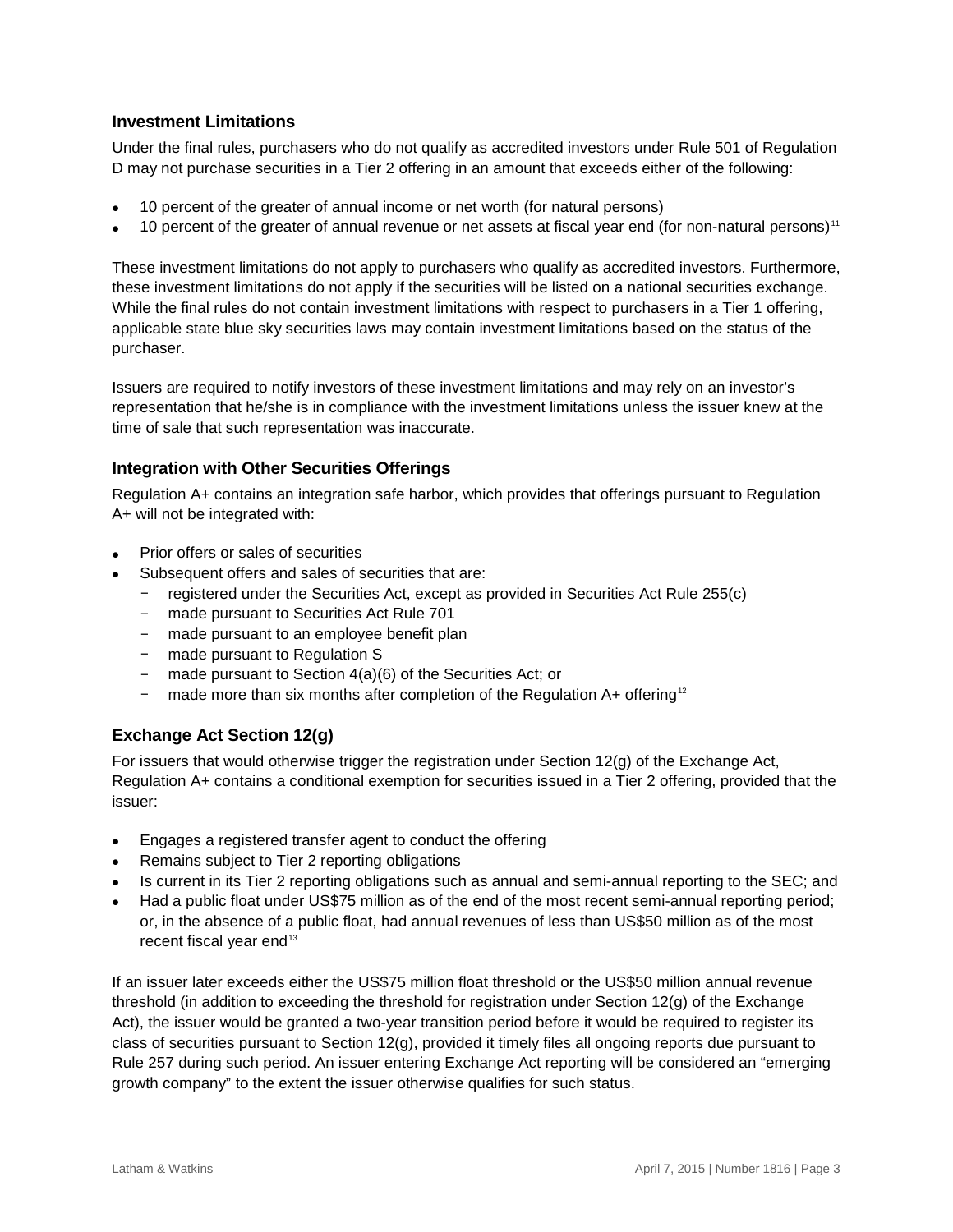## **Offering Statement and Offering Process**

## **Form 1-A**

Issuers are required to file an offering statement on Form 1-A with the SEC electronically using the EDGAR system. Form 1-A consists of three parts: Part I (Notification); Part II (Offering Circular); and Part III (Exhibits). Issuers are permitted to incorporate by reference certain information that is already available on EDGAR. Other documents which must be submitted in conjunction with a Regulation A+ offering, such as ongoing reports, must generally be submitted or filed electronically on EDGAR as well.<sup>[14](#page-9-13)</sup>

Issuers may submit non-public offering statements and amendments for review by the staff of the Division of Corporation Finance before filing such documents with the SEC, so long as all such documents are publicly filed not later than 21 calendar days before qualification. [15](#page-9-14)

The Offering Circular disclosure in Part II of Form 1-A is fairly substantial and "akin to what is required of smaller reporting companies in a prospectus for a registered offering."<sup>[16](#page-9-15)</sup> The Offering Circular disclosure covers the following (although the specific nature of the required disclosures may vary slightly depending on whether the issuer is conducting a Tier 1 or Tier 2 offering):

- Basic information about the issuer, the offering and any underwriters
- Disclosure of any underwriting discounts and commissions
- Summary of risk factors
- Material disparities between offering price and cost of shares acquired by insiders during the past year
- Plan of distribution
- Disclosure regarding selling security-holders
- Use of proceeds
- Business operations for the prior three fiscal years (or since inception, if less than three years)
- Physical property/real estate
- Discussion and analysis of the issuer's liquidity and capital resources and results of operations
- Identification and discussion of directors, executive officers and significant employees
- Scaled executive compensation disclosure
- Beneficial ownership of voting securities by officers, directors and 10 percent owners
- Transactions with related persons, promoters and certain control persons
- Material terms of the securities being offered<sup>[17](#page-9-16)</sup>

#### **Financial Statements**

Both Tier 1 and Tier 2 issuers are required to file balance sheets and other required financial statements as of the two most recently completed fiscal year end dates. Tier 2 issuers are required to file audited financial statements, while Tier 1 issuers may file unaudited financial statements (provided that they have not already obtained audited financial statements for other purposes).

Issuers domiciled in the US must prepare their financial statements in accordance with US generally accepted accounting procedures (GAAP), while Canadian issuers may prepare their financial statements in accordance with either US GAAP or International Financial Reporting Standards as issued by the International Accounting Standards Board (IASB IFRS). [18](#page-9-17)

Consistent with the treatment of emerging growth companies under Section 102(b)(1) of the JOBS Act, Regulation A+ permits issuers, where applicable, to delay implementing new accounting standards to the same extent as private companies. [19](#page-9-18)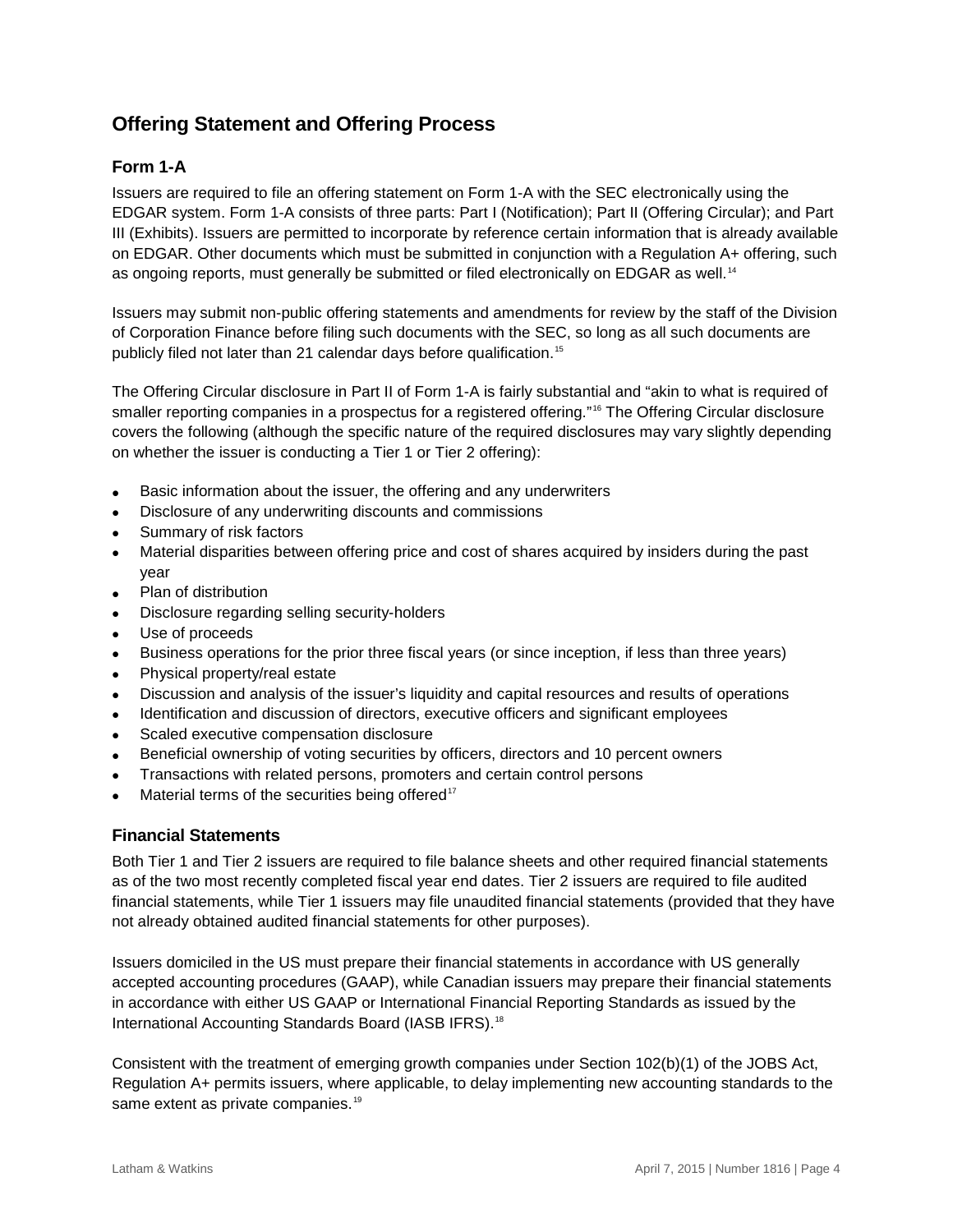#### **Offering Circular Delivery Requirements**

During the prequalification period, issuers and intermediaries generally are required to deliver a preliminary offering circular to prospective purchasers at least 48 hours in advance of sale. However, when an issuer is subject to (and current with respect to) ongoing Tier 2 reporting obligations, such delivery is not required and issuers and intermediaries are only subject to the general delivery requirements for offers.<sup>[20](#page-9-19)</sup>

With respect to the final offering circular, the rules reflect an "access equals delivery" model provided that sales are made on the basis of offers conducted during the prequalification period and the final offering circular is available on EDGAR. Within two business days after completing a sale, issuers and intermediaries must provide purchasers either with a copy of the final offering circular or a notice identifying where the final offering circular may be obtained on EDGAR along with instructions on how to contact the issuer or intermediary to request a copy of the final offering circular.<sup>[21](#page-9-20)</sup>

#### **Qualification and Withdrawal**

Offering statements must be "qualified" by the SEC before sales may be made pursuant to Regulation A+, and offering statements may be declared qualified by a "notice of qualification" issued by the Division of Corporation Finance. The notice of qualification is analogous to a notice of effectiveness in registered offerings.<sup>[22](#page-9-21)</sup>

Issuers may withdraw an offering statement, with the consent of the Director of the Division of Corporation Finance, if none of the securities that are the subject of such offering statement have been sold and such offering statement is not the subject of temporary suspension order issued by the SEC.<sup>[23](#page-9-22)</sup>

#### **Continuous or Delayed Offerings and Offering Circular Supplements**

Regulation A+ permits continuous or delayed offerings, but issuers in continuous or delayed Tier 2 offerings are required to be current in their annual and semi-annual reporting obligations in order to conduct such an offering. Additionally, issuers may qualify additional securities in reliance on Regulation A+ by filing a post-qualified amendment to a qualified offering statement.<sup>[24](#page-9-23)</sup>

The final rules provide for the following types of continuous or delayed offerings:

- Securities offered or sold by or on behalf of a person other than (i) the issuer, (ii) its subsidiary or (iii) a person of which the issuer is a subsidiary
- Securities offered and sold pursuant to (i) a dividend or interest reinvestment plan or (ii) an employee benefit plan
- Securities issued upon the exercise of outstanding options, warrants or rights
- Securities issued upon conversion of other outstanding securities
- Securities pledged as collateral
- Securities that are part of an offering which commences within two calendar days after the qualification date, will be offered on a continuous basis, may continue to be offered for a period in excess of 30 days from the date of initial qualification, and will be offered in an amount that, at the time the offering statement is qualified, is reasonably expected to be offered and sold within two years from the initial qualification date $25$

#### **Testing the Waters**

Issuers may solicit interest in a potential offering from the general public, both before or after the filing of the offering statement. However, any solicitation materials the issuer uses after publicly filing the offering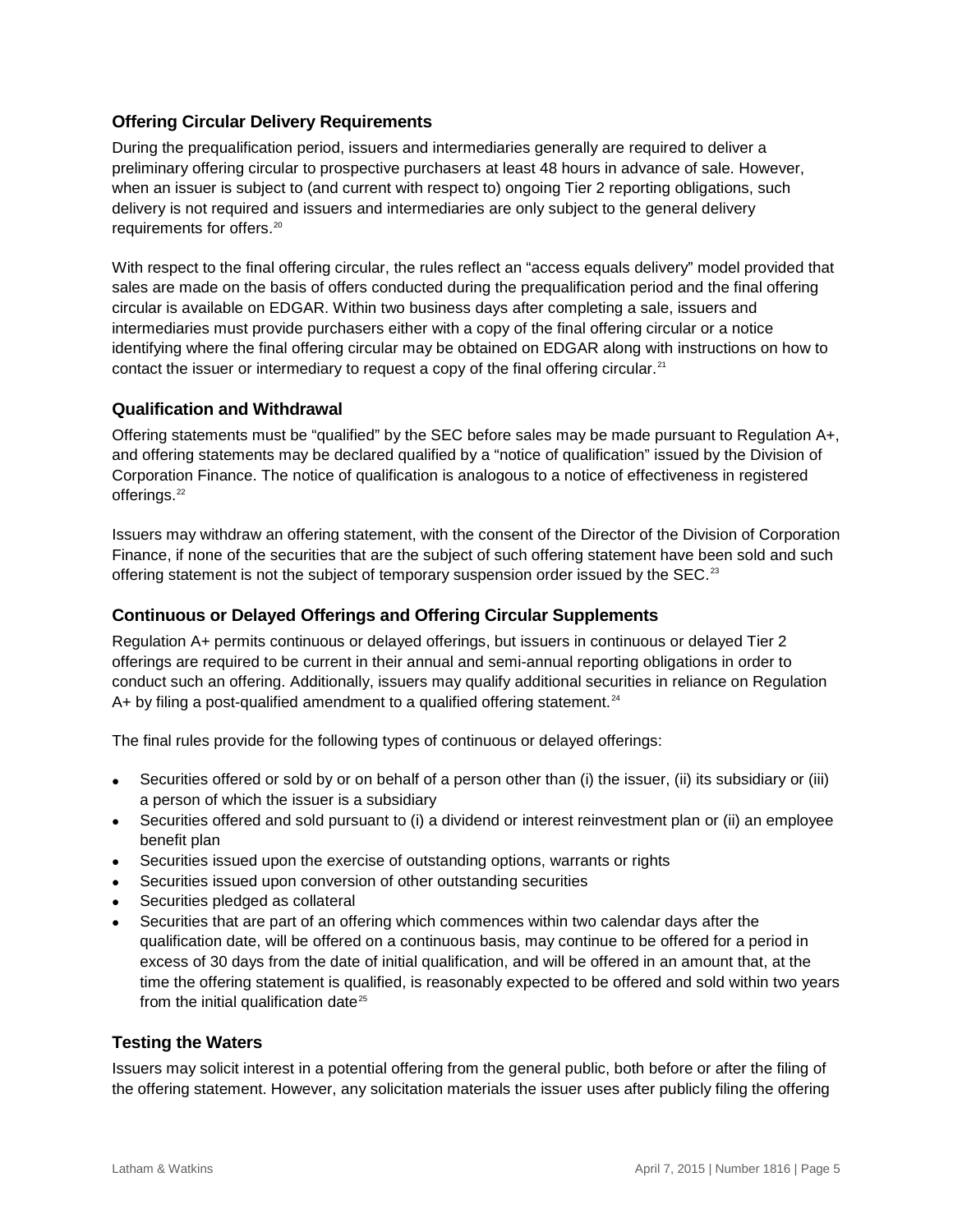statement must be accompanied by a preliminary offering circular or contain the URL where the preliminary offering statement may be obtained.<sup>[26](#page-9-25)</sup>

Such "testing the waters" is subject to issuer compliance with the rules on filing and disclaimers, and solicitation material are subject to the antifraud and other civil liability provisions of the federal securities laws. Solicitation materials must be filed as exhibits to the offering statement once submitted for nonpublic review or filed, but issuers are not necessarily required to submit solicitation materials at or before the time of their first use.

The treatment of solicitation materials in Regulation A+ offerings is generally consistent with the treatment of solicitation materials used by emerging growth companies under Securities Act Section 5(d), with two notable exceptions:

- Solicitation materials used in Regulation A+ offerings must be included with the offering statement.
- Solicitation materials used by Regulation A+ issuers that file an offering statement with the Commission will be publicly available as a matter of course.<sup>[27](#page-9-26)</sup>

## **Ongoing Reporting Obligations**

Tier 1 issuers are not subject to any ongoing reporting obligations other than the obligation to provide certain information on Form 1-Z within 30 days after the completion or termination of the offering (such as the date that the offering commenced, the total amount of securities sold, the price of the securities sold, net proceeds to the issuer, etc.). Tier 2 issuers provide similar information on either Form 1-K or Form 1- Z, depending on when the offering is terminated or completed.<sup>[28](#page-9-27)</sup>

Tier 2 issuers are required to file each of the following reports with the SEC on an ongoing basis using EDGAR:

- Annual reports on Form 1-K
- Semi-annual reports on Form 1-SA
- Current event reports on Form  $1-U^{29}$  $1-U^{29}$  $1-U^{29}$

Form 1-K is similar in scope to Form 1-A and covers:

- Business operations of the issuer for the prior three fiscal years (or since inception)
- Transactions with related persons, promoters and certain control persons
- Beneficial ownership of voting securities by executive officers, directors and 10 percent owners
- Identities of directors, executive officers and significant employees; with a description of their business experience and involvement in certain legal proceedings
- Executive compensation data for the most recent fiscal year for the three highest paid executive officers or directors
- Management discussion and analysis of the issuer's liquidity, capital resources and results of operations covering the two most recently completed fiscal years
- $\bullet$  Two years of audited financial statements $30$

Form 1-K includes requirements for financial statements prepared on the same basis, and subject to the same requirements as to audit standards and auditor independence, as the financial statements required in the Regulation A+ offering circular for Tier 2 offerings. Form 1-K must be filed within 120 calendar days after the issuer's fiscal year end.<sup>[31](#page-9-30)</sup>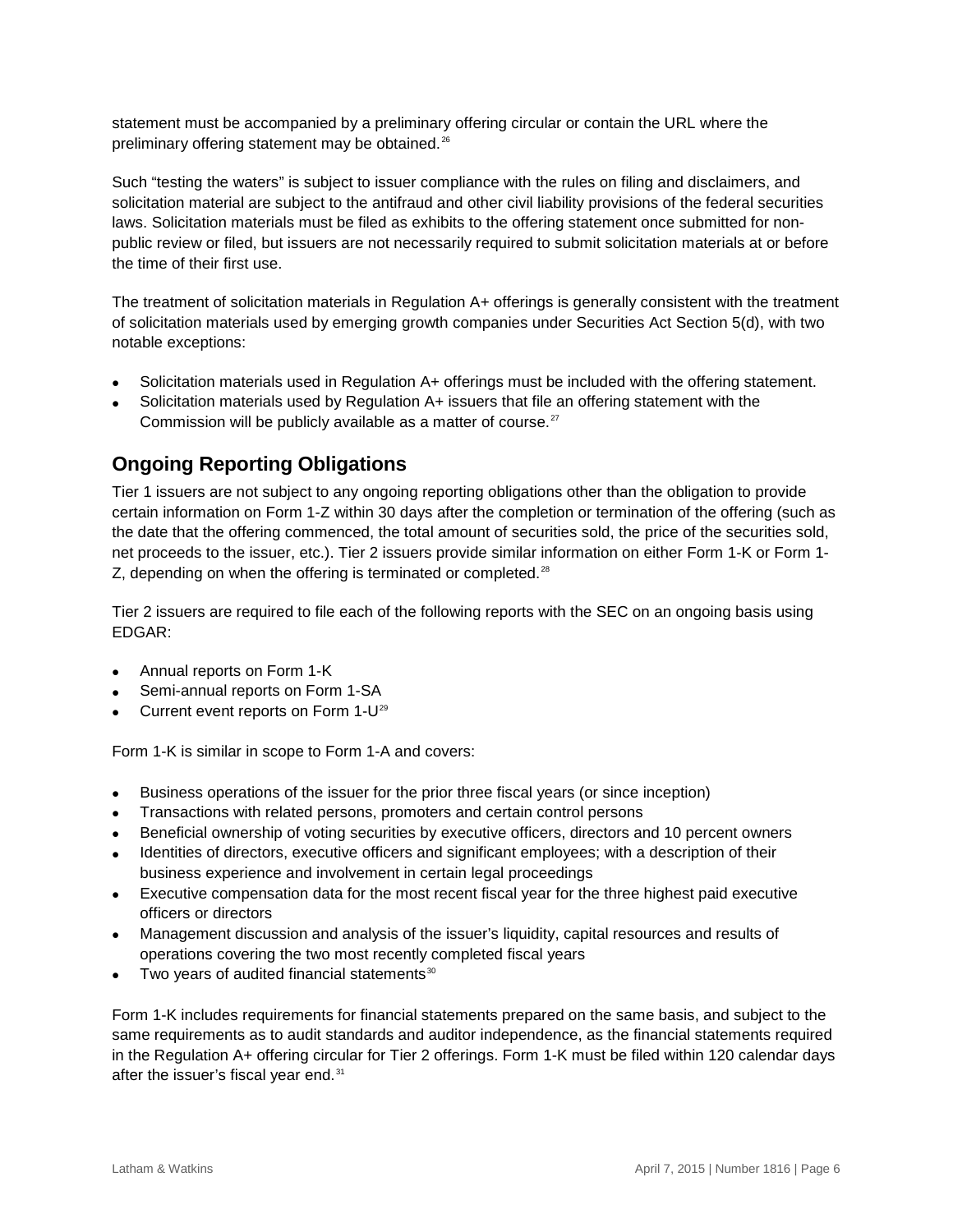Tier 2 issuers must submit a current report on Form 1-U when they experience one or more of the following events:

- Fundamental changes
- Bankruptcy or receivership
- Material modification to the rights of security-holders
- Changes in the issuer's certifying accountant
- Non-reliance on previous financial statements or a related audit report or completed interim review
- Changes in control of the issuer
- Departure of the principal executive officer, financial officer or accounting officer
- Unregistered sales of 10 percent or more of outstanding equity securities $32$

Regulation A+ permits Tier 2 issuers to terminate or suspend their ongoing reporting obligations on a basis similar to the provisions that allow issuers to suspend their ongoing reporting obligations under Section 13 and Section 15(d) of the Exchange Act, provided that certain conditions are met. An issuer's obligation to continue to file ongoing reports in a Tier 2 offering under Regulation A+ will be suspended immediately upon the filing of a notice to the SEC on Part II of proposed Form 1-Z. $^{33}$  $^{33}$  $^{33}$ 

#### **Ongoing Reporting on Exchange Act Rule 15c2-11 and Resales Under Rules 144 and 144A**

To facilitate market making by broker-dealers, Regulation A+ amends Exchange Act Rule 15c2-11(a) so that a Tier 2 issuer's ongoing reports satisfy the specified information about an issuer and its security that a broker-dealer must review before publishing a quotation for a security in a quotation medium. $34$ 

In order to satisfy the information requirements of Rules 144 and 144A, a Tier 2 issuer must voluntarily file quarterly financial statements in addition to the semi-annual financial statement requirements of Reguation A+. That is, a Tier 2 issuer that is current in its semi-annual reporting as required under Regulation A+ *and* voluntarily provides quarterly financial statements on Form 1-U during a given year will have provided reasonably current and adequate current public information for the entirety of such year for purposes of Rule 144 and Rule 144A. [35](#page-9-34)

## **Bad Actor Disqualification**

Regulation A+ conforms the bad actor disqualification provisions of Regulation A substantially to those adopted under Rule 506 of Regulation D.<sup>[36](#page-9-35)</sup>

Regulation A+ also contains a reasonable care exception to the disqualification provisions, consistent with Rule 506(d). An issuer will not lose the benefit of the Regulation A+ exemption if it is able to show that it did not know, and in the exercise of reasonable care could not have known, of the existence of a disqualification.<sup>[37](#page-9-36)</sup>

## **Liability Considerations**

Regulation A+ offerings expose issuers to increased liability in private litigation as compared to private placements under Section 4(a)(2) of the Securities Act or Regulation D. In particular, Regulation A+ offerings are subject to Section 12(a)(2) liability under Section 3(b)(2)(D) of the Securities Act. As a result, potential private plaintiffs in Regulation A+ offerings will not need to show *scienter* (intent to deceive, manipulate or defraud) when conducting private litigation against Regulation A+ issuers. By contrast, Section 12(a)(2) does not apply to other unregistered offerings, as a result of the US Supreme Court's 1995 decision in *Gustafson v. Alloyd Co*., 513 US 561, 564, 584 (1995).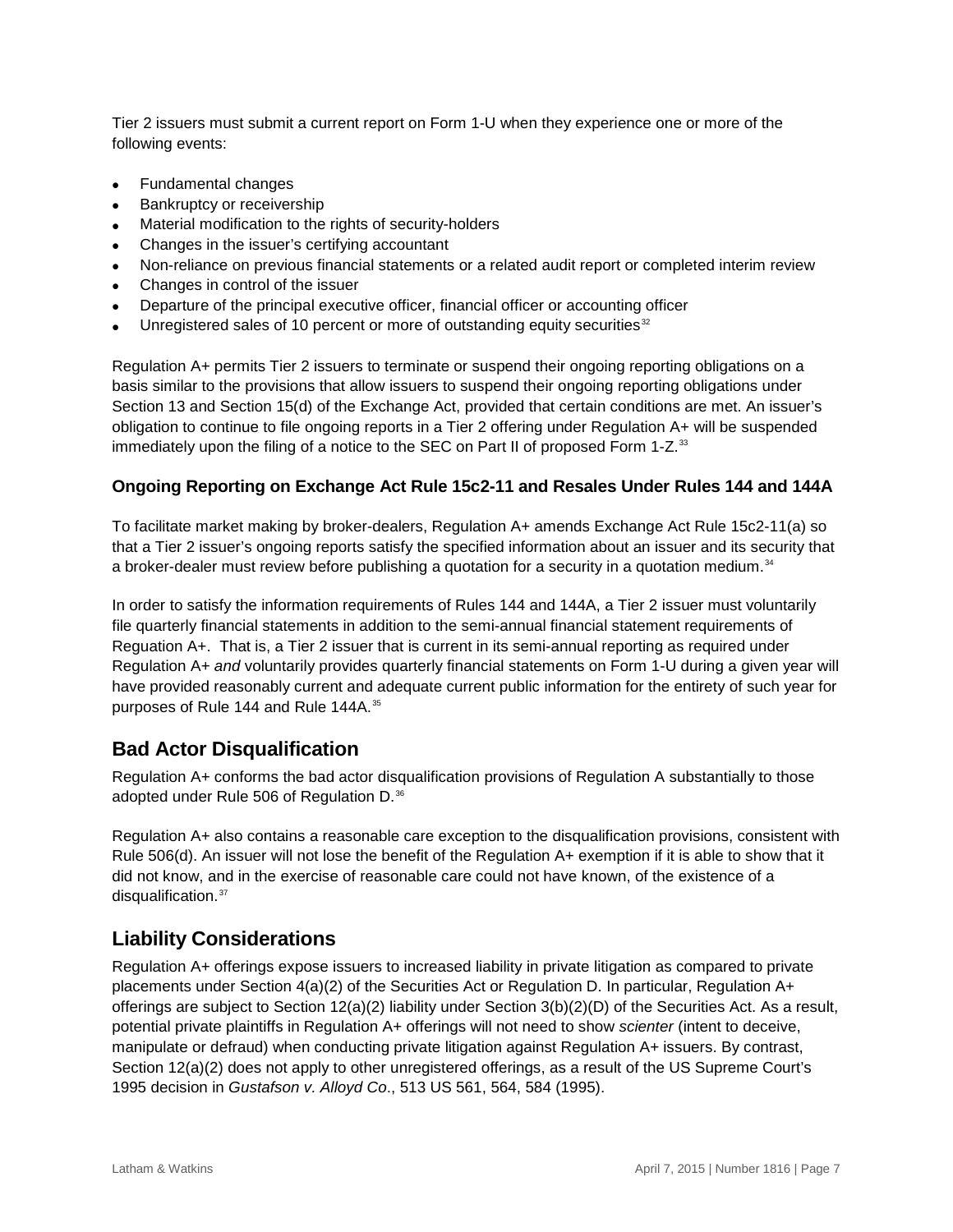## **State Law Preemption**

Regulation A+ allows for the preemption of registration and qualification requirements of state blue sky securities laws for securities offered or sold to "qualified purchasers," which are defined as any person to whom securities are offered or sold in a Tier 2 offering. Preemption of state blue sky securities laws is not available for Tier 1 offerings.<sup>[38](#page-9-37)</sup>

## **Conclusion**

Regulation A+ significantly expands the existing Regulation A exemption from registration under the Securities Act and provides for two Tiers of exempt offerings, both of which may be offered and sold to the general public.

Tier 1 offerings are capped at a maximum offering amount of US\$20 million in a 12-month period. These offerings are not exempt from blue sky registration and, unless limited to regional offerings, they may thus find limited utility in much the same way as the current Regulation A.

Tier 2 offerings allow for a maximum offering amount of US\$50 million in a 12-month period and provide for preemption of state blue sky securities laws. Tier 2 offerings require the issuer to file audited financial statements as part of the Regulation A+ offering statement and to file ongoing annual, semi-annual and current reports with the SEC. While these ongoing requirements are not insignificant, they are not as extensive as the reporting requirements for most public companies. Accordingly, Tier 2 offerings may be attractive to certain issuers.

If you have questions about this *Client Alert*, please contact one of the authors listed below or the Latham lawyer with whom you normally consult:

#### **[Alexander F. Cohen](https://www.lw.com/people/alexander-cohen)**

[alexander.cohen@lw.com](mailto:alexander.cohen@lw.com) +1.202.637.2284 Washington, D.C.

#### **[B. Shayne Kennedy](https://www.lw.com/people/shayne-kennedy)**

[shayne.kennedy@lw.com](mailto:shayne.kennedy@lw.com) +1.714.755.8181 Orange County

#### **[Jim Morrone](https://www.lw.com/people/jim-morrone)**

[jim.morrone@lw.com](mailto:jim.morrone@lw.com) +1.650.463.3058 +1.415.516.2559 Silicon Valley

#### **[Joel H. Trotter](https://www.lw.com/people/joel-trotter)**

[joel.trotter@lw.com](mailto:joel.trotter@lw.com) +1.202.637.2165 Washington, D.C.

#### **[Stephen P. Wink](https://www.lw.com/people/stephen-wink)**

[stephen.wink@lw.com](mailto:stephen.wink@lw.com) +1.212.906.1229 New York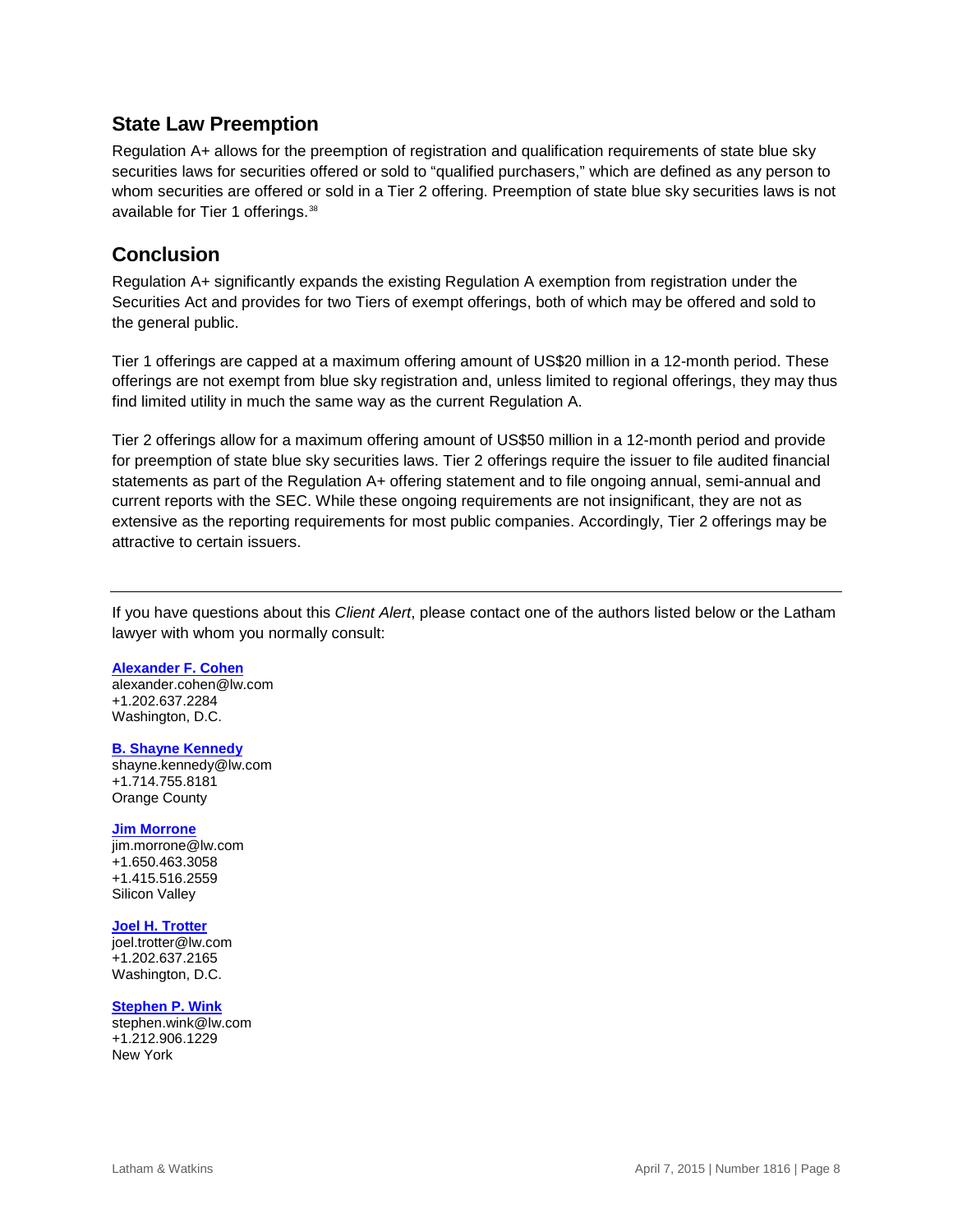**[Sean R.](https://www.lw.com/people/sean-miller) Miller** [sean.miller@lw.com](mailto:sean.miller@lw.com) +1.212.906.4685 New York

#### **You Might Also Be Interested In**

**[The Healthcare & Technology Industries' Burgeoning Emerging Growth Debt Market](https://www.lw.com/thoughtLeadership/emerging-growth-debt-interview)** 

**[Capital Markets Union –](https://www.lw.com/thoughtLeadership/LW-Capital-Markets-Union%E2%80%93Hit-or-Miss) Hit or Miss?**

**[What Lenders and Investors in E&P Companies Need To Know As Oil Prices Drop](https://www.lw.com/thoughtLeadership/lenders-investors-EandP-Companies-dropping-oil-prices)**

**[Volcker Rule Conformance Deadline Extended for Certain Funds](https://www.lw.com/thoughtLeadership/LW-federal-reserve-board-grants-one-year-extension-volcker-rule)**

*Client Alert* is published by Latham & Watkins as a news reporting service to clients and other friends. The information contained in this publication should not be construed as legal advice. Should further analysis or explanation of the subject matter be required, please contact the lawyer with whom you normally consult. The invitation to contact is not a solicitation for legal work under the laws of any jurisdiction in which Latham lawyers are not authorized to practice. A complete list of Latham's *Client Alerts* can be found at [www.lw.com.](http://www.lw.com/) If you wish to update your contact details or customize the information you receive from Latham & Watkins, visit<http://events.lw.com/reaction/subscriptionpage.html> to subscribe to the firm's global client mailings program.

#### **Endnotes**

 $\overline{a}$ 

<sup>6</sup> *See* SEC Press Release 2015-49 (Mar. 25, 2015).

- <sup>16</sup> *See* Final Rules at II.C.3.b.(1)(c).
- <sup>17</sup> *See* Final Rules at II.C.2.c.
- <sup>18</sup> *See* Final Rules at II.C.3.b.(2)(a).
- <sup>19</sup> *See* Final Rules at II.C.3.b.(2)(c).
- <sup>20</sup> *See* Final Rules at II.C.2.c.(2); *see also* Securities Act Rule 251(d)(2)(i).
- <sup>21</sup> *See* Final Rules at II.C.2.c.(2).

<sup>1</sup> *See* SEC Release No. 33-9741 (Mar. 25, 2015) (hereinafter, Final Rules), available at[: http://www.sec.gov/rules/final/2015/33-](http://www.sec.gov/rules/final/2015/33-9741.pdf) [9741.pdf.](http://www.sec.gov/rules/final/2015/33-9741.pdf)

<sup>2</sup> *See* Factors that May Affect Trends in Regulation A Offerings, GAO-12-839 (July 2012), available at: [http://www.gao.gov/assets/600/592113.pdf.](http://www.gao.gov/assets/600/592113.pdf)

<sup>3</sup> *See* Final Rules at II.A.; *see also* Securities Act Rule 251(a)(1) and Rule 251(a)(2).

<sup>4</sup> *See* Final Rules at II.A.; *see also* Securities Act Rule 251(a)(3).

<sup>&</sup>lt;sup>5</sup> See Rule 501(a) or Regulation D for the definition of an "accredited investor."

<sup>7</sup> *See* Final Rules at II.B.1.c.

<sup>8</sup> *See* Final Rules at II.B.2.c.; *see also* Securities Act Rule 261(c).

<sup>9</sup> *See* Final Rules at II.B.3.c.; *see also* note to Securities Act Rule 251(a).

<sup>10</sup> *See* Final Rules at II.B.3.c., *see also* Securities Act Rule 251(a)(3).

<sup>11</sup> *See* Final Rules at II.B.4.c.; *see also* Securities Act Rule 251(d)(2)(i)(C).

<sup>12</sup> *See* Final Rules at II.B.5.c.; *see also* Securities Act Rule 251(c).

<sup>13</sup> *See* Final Rules at II.B.6.c.; *see also* Exchange Act Rule 12g5-1(a)(7).

<sup>14</sup> *See* Final Rules at II.C.3.; *see also* Securities Act Rule 251(e) and Rule 251(f).

<sup>15</sup> *See* Final Rules at II.C.2.; *see also* Securities Act Rule 252(d).

<sup>22</sup> *See* Final Rules at II.C.5.; *see also* Securities Act Rule 252(e).